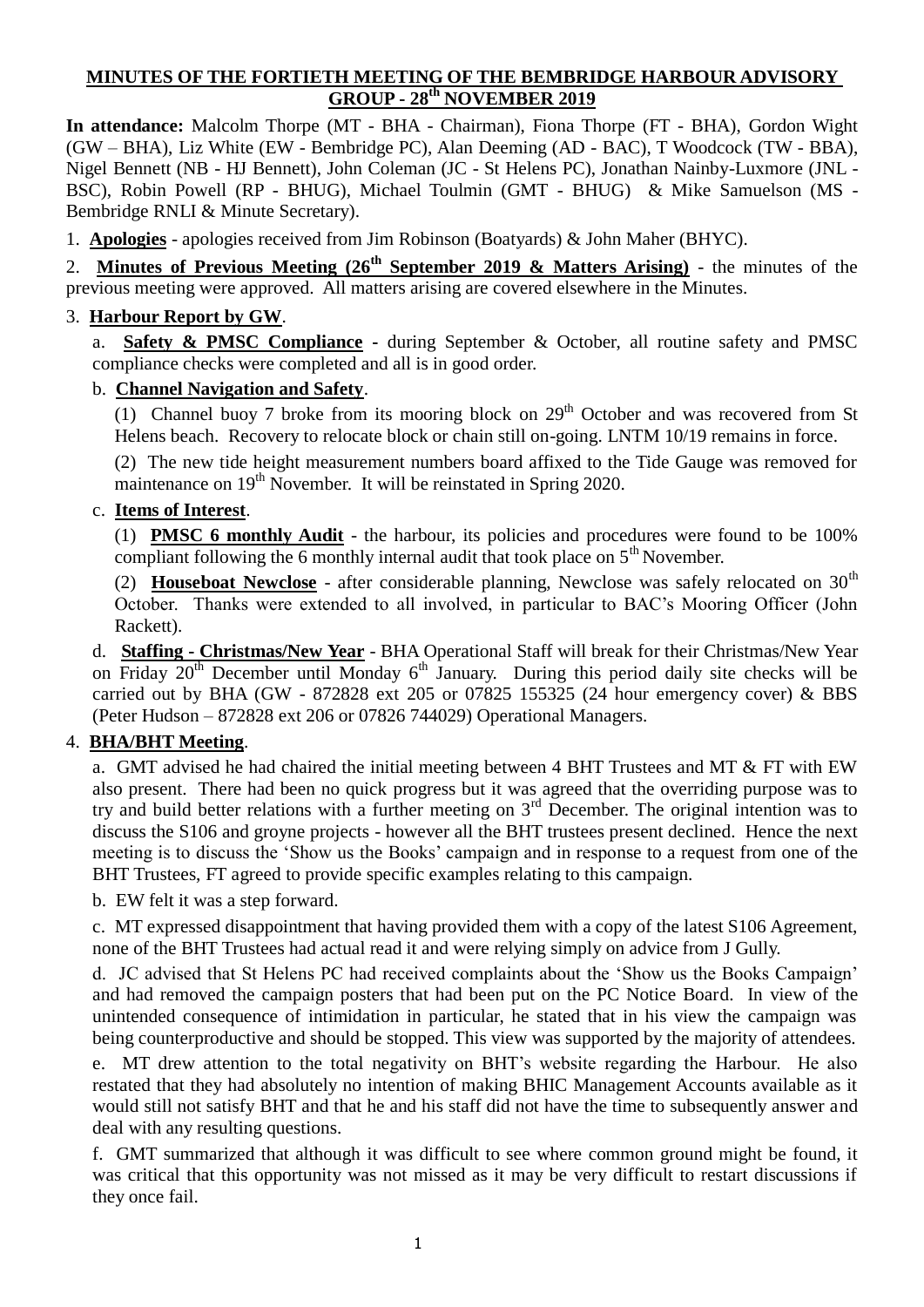5. **Duver Facilities Review**. MT advised that due to potential further time delays before the new build facilities complex would be available, the decision had been made to re-vamp the current ones to be ready by the end of February. In line with many other Marinas, they would be unisex as a tester for the design of the new complex. MT confirmed that these revamped facilities would still accrue a c£15,000 annual waste disposal bill. The planned new replacement facilities are intended to include a bio-plant that would remove this requirement for disposal of untreated sewage.

#### 6. **Bennett's Planning Application**.

a. MT drew attention to the recent application (19/01367/FUL) for continuing the use of NB's Aggregate Works for a further 3 years and asked for BHAG members to support it as an essential part of the outer harbour maintenance operation. NB confirmed that the application was identical to the previous one.

b. In the brief discussion that followed NB advised that there had been increased erosion of the western (channel side) bund over the last few years due to a change in the wave action. He thought this would reduce post the Groyne repair and the two access gates installed. He also accepted that whilst this bund looked untidy, the herras fencing filling the gaps was necessary for security reasons as over the last 12 months, his plant had been vandalised on at least two occasions. However, he did agree to keep the area as tidy as was practical. Finally, MT & NB confirmed that they were in discussion over the renewal of the 'yard' lease.

## **7. South Channel Entrance/Exit**.

a. MT had asked for feed-back on formally marking a channel to the south of St Helens Fort. It was agreed that it would be an alternative route and not a replacement. Both sailing clubs identified racing marks and areas that could cause potential interference. GW advised that he regularly hears concerns from visiting yachts to Bembridge because of the 'bar'.

b. Having advised that if it was to go ahead the new channel would only be marked within the area for which BHA was responsible for, MT agreed to circulate a new diagram for further consideration.

#### 8. **Dredging**.

a. MT advised that due to unforeseen circumstances, the previously announced autumn dredging programme using 'United One', had been aborted, however he had secured a dredger master, insurance and was finalising chartering a hopper barge for dredging the Marina & BBS channel to commence at the start of April 2020 and taking circa 3 weeks to achieve 2m below Chart Datum.

b. JNL advised that BSC was finalising an agreement with ML Dredging to dredge the BODA Pool commencing  $12<sup>th</sup>$  April. It was expected to take 14 days. Although there was an outside chance that MLs plant could be available earlier, there is the need to avoid Easter and the early May Bank holiday. GW requested that he be invited to any local meetings with ML Dredging.

c. MT advised that 'United One' was going to be used by NB in the New Year to dredge out the sand spit between 6a & 8 Channel marks - the material would be deposited as far east of the channel as possible to be subsequently removed by shore based plant at LW. Yellow buoys would be used to mark the temporary spoil area.

d. NB confirmed that he had no plans for further dredging outside the channel to the east of No 8a and 10 Channel marks as he had not found it practical to use the holes he had dug previously to backfill material as originally intended.

c. GW advised that the trot moorings would be re-established earlier than normal to provide temporary alongside berths for boats relocating while the Marina is dredged. MT confirmed he would be discussing this with Natural England. JNL advised that the Illusion National Championships were over the weekend of  $28^{th}$  &  $29^{th}$  March.

### 9. **Members Reports**.

### a. **Bembridge RNLI (MS)**

(1) October had been very quiet with two 'shouts' in November, the first involving Wightlink's Victoria of Wight and one involving one of the Guard Vessels for the IFA2 cable laying project.

(2) The new RNLI CEO, Mark Dowie, has initiated a nation-wide appeal ('The Perfect Storm') to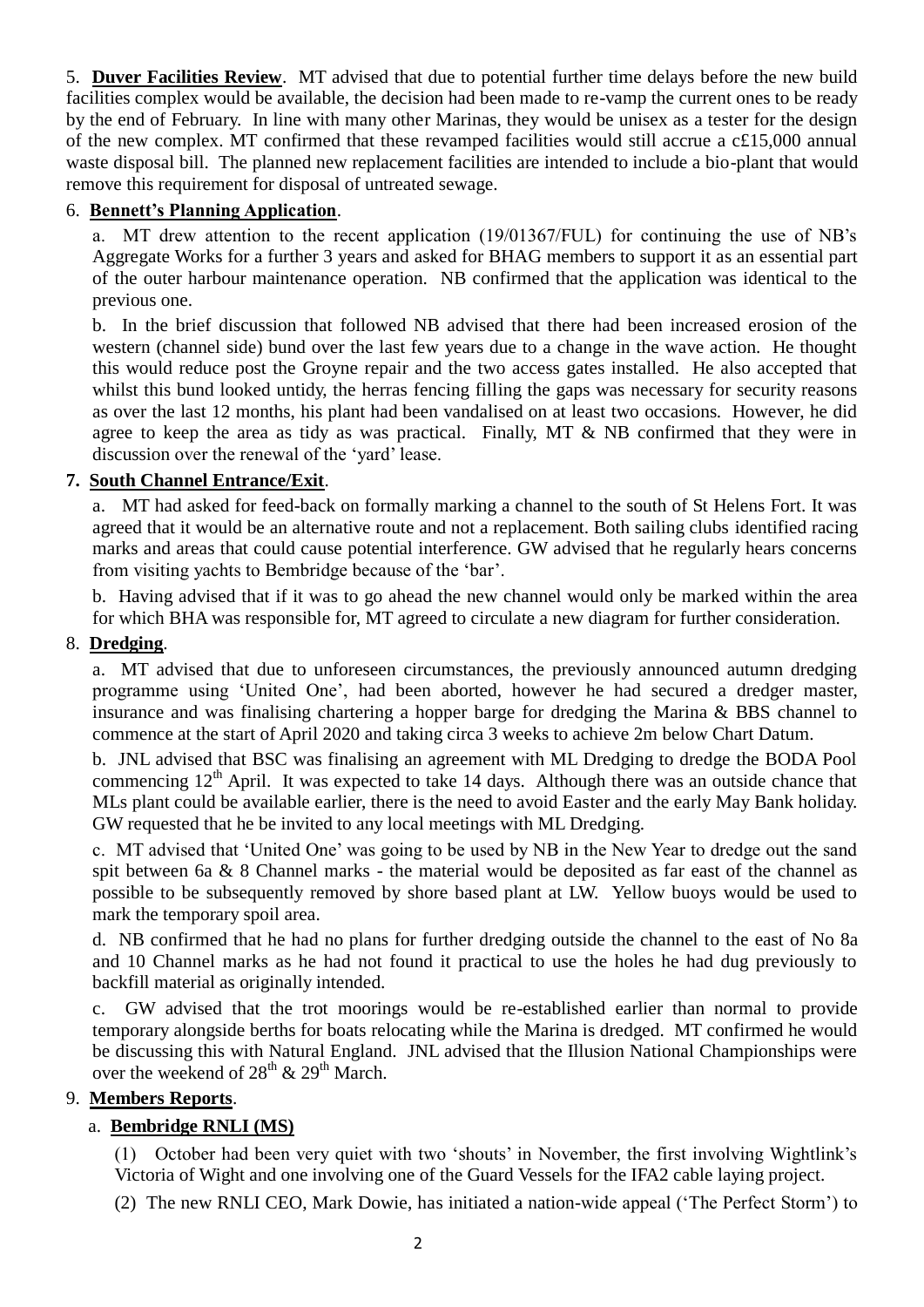highlight the shortfall in available funding.

# b. **BHUG (RP)**

(1) Having ascertained from MT that there was no change in the current 'limbo' position, RP advised that whilst the Groyne sub-Committee was still in existence, no further action or expenditure on the Project is being taken.

(2) In response to a question by RP on the green septic tank located next to Houseboat Plot 23 (Rijnstroom IV), MT advised that he understood that planning approval had recently been granted so action to install it could be expected soon.

(3) In response to a question about the boundaries of the Solent 'Category D, Classified Waters' (MSN 1776 (M)), MS advised that the eastern boundary was a line between the spire of Holy Trinity Church Bembridge and the spire on the church in West Wittering, The western boundary was a line from Hurst Castle to the Needles.

### c. **BSC (JNL)**

(1) Moving forward with the Groyne project to reduce the egress of sand into the harbour remained a high priority.

(2) An advanced copy of the 2020 programme could be downloaded from the Club website. [\(https://www.bembridgesailingclub.org/2020-bsc-club-programme/](https://www.bembridgesailingclub.org/2020-bsc-club-programme/) )

# d. **St Helens PC (JC)**

(1) The election of a candidate for the vacant slot on the PC was on the same day as the General Election - Joe Robertson had resigned and it was planned to co-opt rather than elect a replacement.

(2) The village Christmas tree was in place opposite the Vine; it was hoped that it would not be vandalised as it had been last year. The launch of this year's 'Angels of St Helens' was on  $29<sup>th</sup>$ November.

(3) Shared funding with IWC and Island Roads to resolve the continual stream of water by the bus stop at the top of Station Road has been agreed.

(4) Action to stop the increasing number of vehicles parking on the Greens is being taken.

(5) Hopefully IWC will accept the PC's recommendations on the recent Consultation on the Protection of Public areas which was primarily about walking dogs. An 8 week public consultation is expected in the New Year. Horses are not mentioned. AD advised that NE had identified dogs as the main source of bird disturbance, so they might well seek to limit dogs on the beach.

(6) There was now an AED/De-fib by the Public Toilets on the Duver. Training to include the Staff & older children of St Helens Primary as well as other Stakeholders was planned.

(7) Although the Disabled toilet on the Duver remained accessible, the Male & Female toilets were shut for the winter; minor maintenance was planned for the Spring.

(8) Some upgrading of seating on St Helens Old Church Green (which is leased off IWC) was planned for the Spring. NB: The IWC are responsible for the Seamark.

e. **HJ Bennett (NB)** - nothing of further significance to report to Paragraph 8c & d.

# f. **BBA (TW)**

(1) A Christmas event at the Coast Hotel was planned.

(2) Planning for the 2020 Bembridge Guide was under way. Sue McLagan would be grateful for art work asp. Although he did not know the planned publication date, he agreed to feed-back that it was essential that it is available before Easter.

(3) He is retiring as the Hon Sec of the BBA at their next AGM in April.

g. **BAC (AD)** - John Rackett was now the sole point of contact for BAC moorings.

# h. **Bembridge PC (EW)**

- (1) The sale of the old council office building (No 5-7 High Street) had now been completed.
- (2) Although not many people had attended the recent Consultation Day, it had been judged